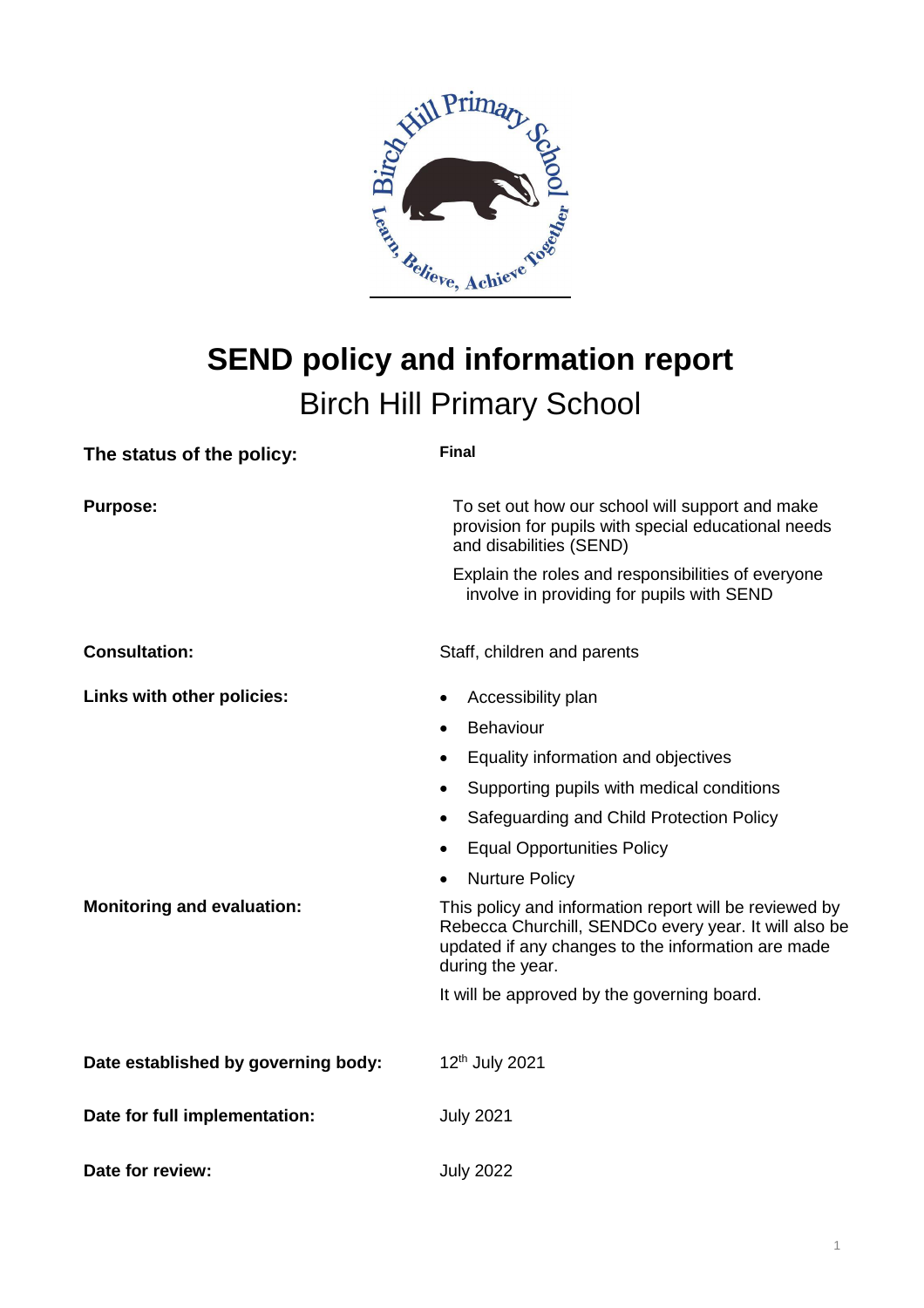# **Contents**

## <span id="page-1-0"></span>**1. Aims**

Our SEND policy and information report aims to:

- Set out how our school will support and make provision for pupils with special educational needs (SEND)
- Explain the roles and responsibilities of everyone involved in providing for pupils with **SEND**

At Birch Hill Primary School we are committed to working together with all members of our school community. We strive to create an inclusive culture, which recognises and celebrates the diversity of children's backgrounds, interests, experiences, knowledge and skills.

We offer a broad, balanced and inclusive curriculum and we have high expectations of all of our children. We aim to create a learning environment, which is flexible and supports children based on their needs and not diagnosis. We work closely with parents/carers who are actively involved in their child's education. All of our children are valued and we monitor and assess the learning and outcomes of all our learners, ensuring the best possible progress is made. Children are supported to participate fully in their learning journey throughout their time at Birch Hill.

## <span id="page-1-1"></span>**2. Legislation and guidance**

This policy and information report is based on the statutory [Special Educational Needs and](https://www.gov.uk/government/uploads/system/uploads/attachment_data/file/398815/SEND_Code_of_Practice_January_2015.pdf)  [Disability \(SENDD\) Code of Practice](https://www.gov.uk/government/uploads/system/uploads/attachment_data/file/398815/SEND_Code_of_Practice_January_2015.pdf) and the following legislation:

- [Part 3 of the Children and Families Act 2014,](http://www.legislation.gov.uk/ukpga/2014/6/part/3) which sets out schools' responsibilities for pupils with SEND and disabilities
- [The Special Educational Needs and Disability Regulations 2014,](http://www.legislation.gov.uk/uksi/2014/1530/contents/made) which set out schools' responsibilities for education, health and care (EHC) plans, SEND co-ordinators (SENDCos) and the SEND information report

## <span id="page-1-2"></span>**3. Definitions**

A pupil has SEND if they have a learning difficulty or disability which calls for special educational provision to be made for them.

They have a learning difficulty or disability if they have: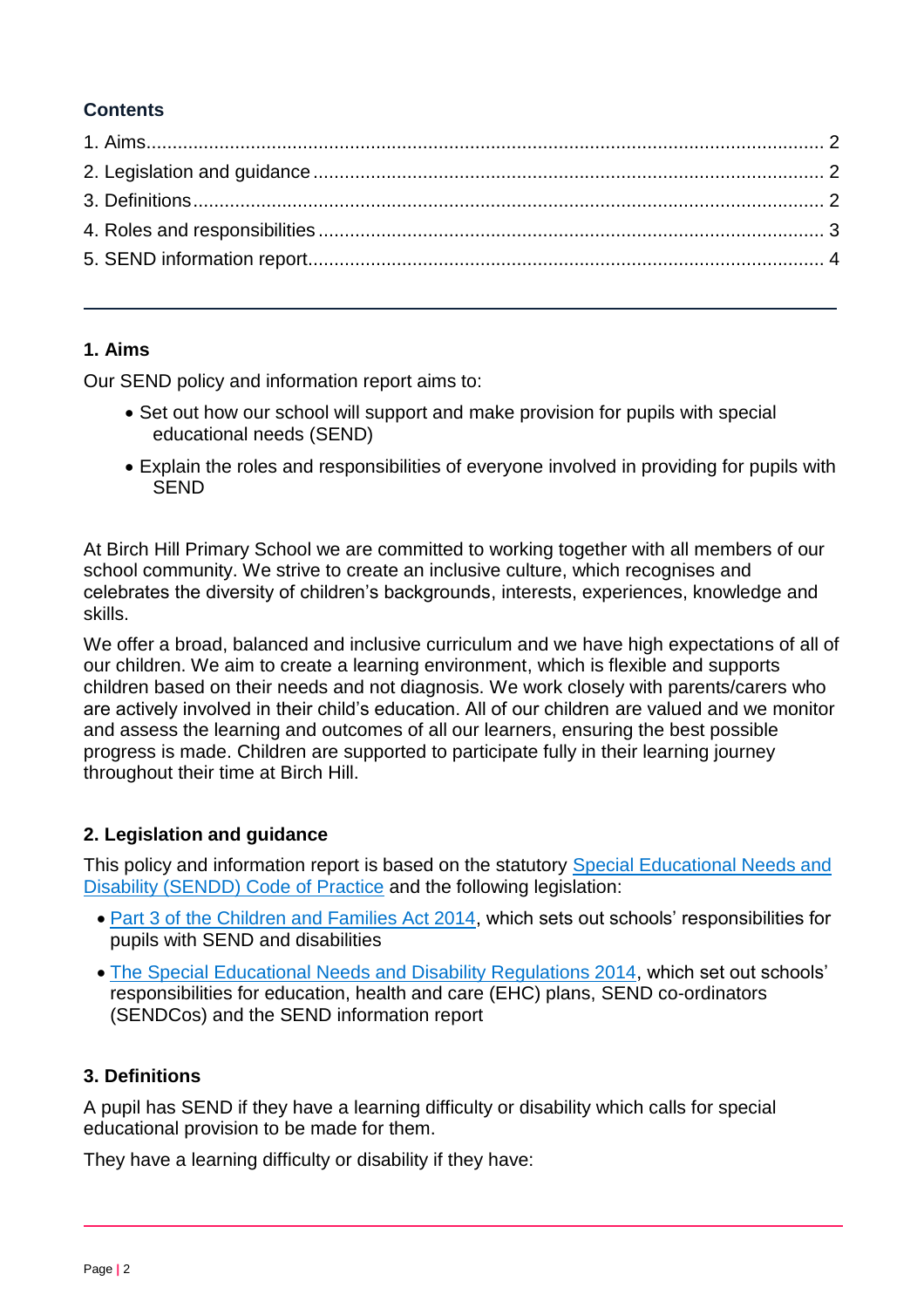- A significantly greater difficulty in learning than the majority of the others of the same age, or
- A disability which prevents or hinders them from making use of facilities of a kind generally provided for others of the same age in mainstream schools

Special educational provision is educational or training provision that is additional to, or different from, that made generally for other children or young people of the same age by mainstream schools.

#### <span id="page-2-0"></span>**4. Roles and responsibilities**

#### **4.1 The SENDCo**

The SENDCo is Rebecca Churchill – SENDCo@birchhillprimaryschool.co.uk

They will:

- Work with the headteacher and SEND governor to determine the strategic development of the SEND policy and provision in the school
- Have day-to-day responsibility for the operation of this SEND policy and the coordination of specific provision made to support individual pupils with SEND, including those who have EHC plans
- Provide professional guidance to colleagues and work with staff, parents, and other agencies to ensure that pupils with SEND receive appropriate support and highquality teaching
- Advise on the graduated approach to providing SEND support
- Advise on the deployment of the school's delegated budget and other resources to meet pupils' needs effectively
- Be the point of contact for external agencies, especially the local authority and its support services
- Liaise with potential next providers of education to ensure that the school meets its responsibilities under the Equality Act 2010 with regard to reasonable adjustments and access arrangements
- Ensure the school keeps the records of all pupils with SEND up to date

## **4.2 The SEND Governor**

The SEND governor will:

- Help to raise awareness of SEND issues at governing board meetings
- Monitor the quality and effectiveness of SEND and disability provision within the school and update the governing board on this
- Work with the headteacher and SENDCo to determine the strategic development of the SEND policy and provision in the school

## **4.3 The Head Teacher**

The headteacher will: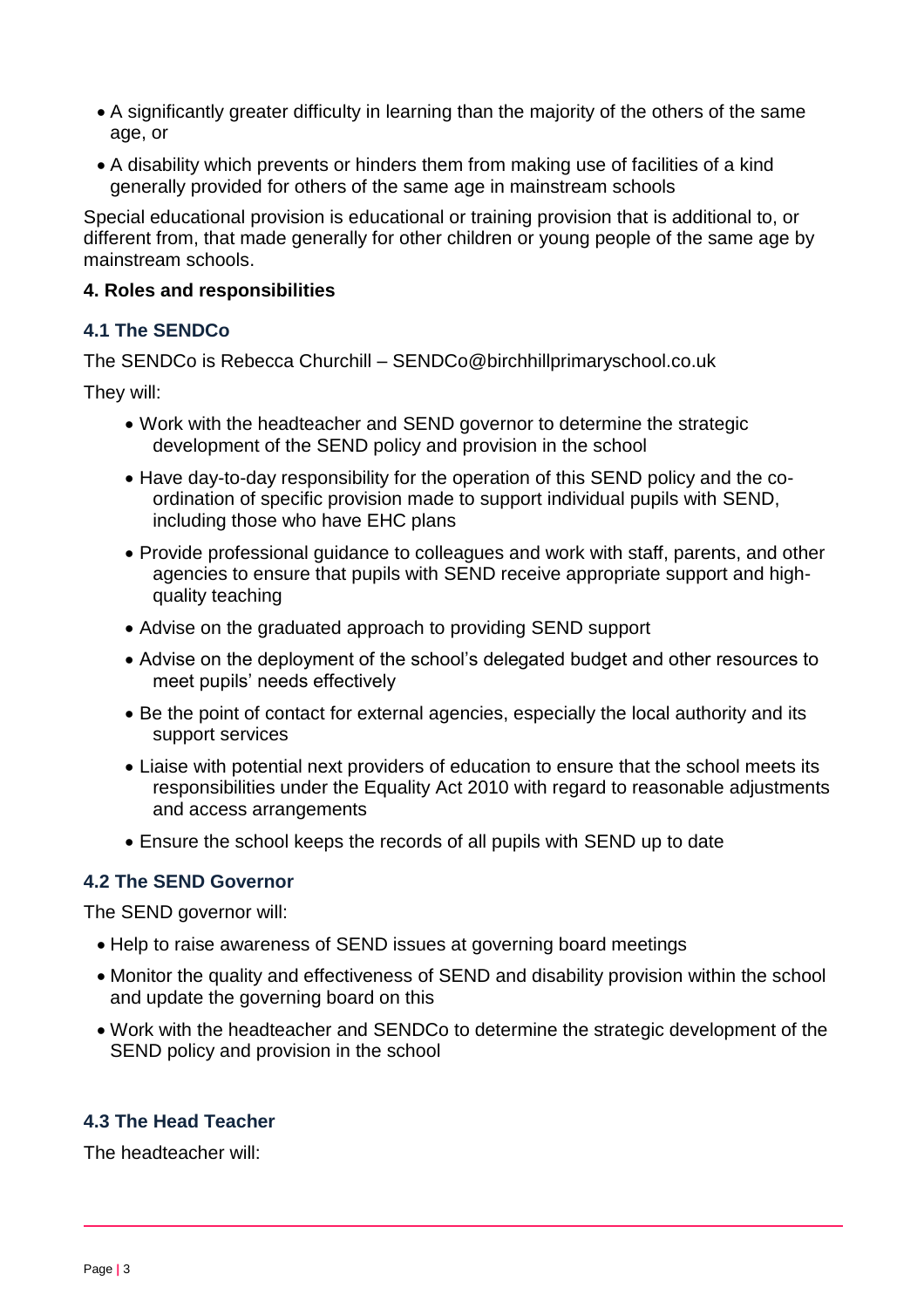- Work with the SENDCo and SEND governor to determine the strategic development of the SEND policy and provision within the school
- Have overall responsibility for the provision and progress of learners with SEND and/or a disability

## **4.4 Class Teachers**

Each class teacher is responsible for:

- The progress and development of every pupil in their class through Quality First **Teaching**
- Working closely with any teaching assistants or specialist staff to plan and assess the impact of support and interventions and how they can be linked to classroom teaching
- Follow the graduated approach and the four-part cycle of assess, plan, do, review.
- Working with the SENDCo to review each pupil's progress and development and decide on any changes to provision
- Ensuring they follow this SEND policy

## <span id="page-3-0"></span>**5. SEND information report**

#### **5.1 The kinds of SEND that are provided for**

Our school currently provides additional and/or different provision for a range of needs, including:

- Communication and interaction, for example, autistic spectrum disorder, Asperger's Syndrome, speech and language difficulties
- Cognition and learning, for example specific, moderate or severe learning difficulty.
- Social, emotional and mental health difficulties, for example, attention deficit hyperactivity disorder (ADHD)
- SENDsory and/or physical needs, for example, visual impairments, hearing impairments, processing difficulties, epilepsy

## **5.2 Identifying pupils with SEND and assessing their needs**

We will assess each pupil's current skills and levels of attainment on entry, which will build on previous settings and Key Stages, where appropriate. Class teachers will make regular assessments of progress for all pupils and identify those whose progress:

- Is significantly slower than that of their peers starting from the same baseline
- Fails to match or better the child's previous rate of progress
- Fails to close the attainment gap between the child and their peers
- Widens the attainment gap

This may include progress in areas other than attainment, for example, social needs.

Slow progress and low attainment will not automatically mean a pupil is recorded as having SEND.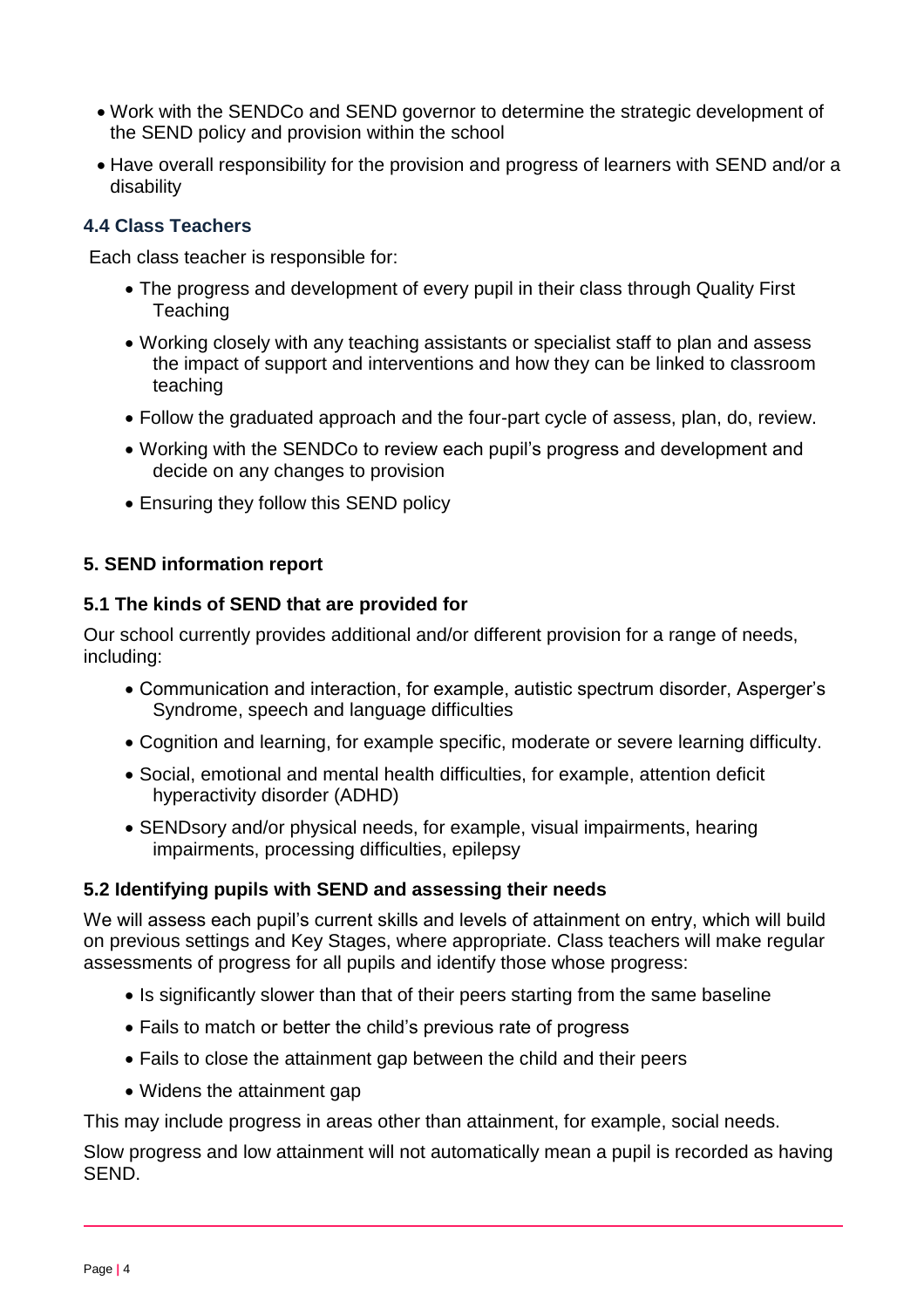When deciding whether special educational provision is required, we will start with the desired outcomes, including the expected progress and attainment, and the views and the wishes of the pupil and their parents. We will use this to determine the support that is needed and whether we can provide it by adapting our core offer, or whether something different or additional is needed.

We use a range of assessments to identify pupils with SEND, which include scores for reading, reading comprehension and spelling as well as termly tests and teacher assessment. We may also use behaviours logged via CPOMs. This information provides data to support the plan, do, review, assess cycle.

The SENDCo will manage and maintain the SEND register. This register will be available on SIMS (the school's information management system). Parents will always be consulted, and permission sought, before a pupil is placed on the SEND register.

## **5.3 Consulting and involving pupils and parents/carers**

We will have an early discussion with the pupil and their parents/carers when identifying whether they need special educational provision. These conversations will make sure that:

- Everyone develops a good understanding of the pupil's areas of strength and difficulty
- We take into account the parents' concerns
- Everyone understands the agreed outcomes sought for the child
- Everyone is clear on what the next steps are
- Interventions, beyond Quality First Teaching, will be recorded on individual support plans. Targets set will be SMART (Specific, Measurable, Achievable, Realistic and Time bound).
- Children with an Education, Health and Care Plan have the opportunity to share their views as part of their annual reviews. This is recorded in different ways, depending on the child.
- The SENDCo is available at parent evening consultations twice a year, where parents are able to book a consultation.
- Depending on need, meeting may be set up with parents, SENDCo and outside agencies to discuss the child.

For children who are looked after, the SENDCo will liaise with carers, Social Worker and Virtual School to discuss steps being taken. Discussions will take place at both PEP meetings and at necessary points during the academic year.

## **5.4 Assessing and reviewing pupils' progress towards outcomes**

We will follow the graduated approach and the four-part cycle of assess, plan, do, review.

The class or subject teacher will work with the SENDCo to carry out a clear analysis of the pupil's needs. This will draw on:

- The teacher's assessment and experience of the pupil
- Their previous progress and attainment or behaviour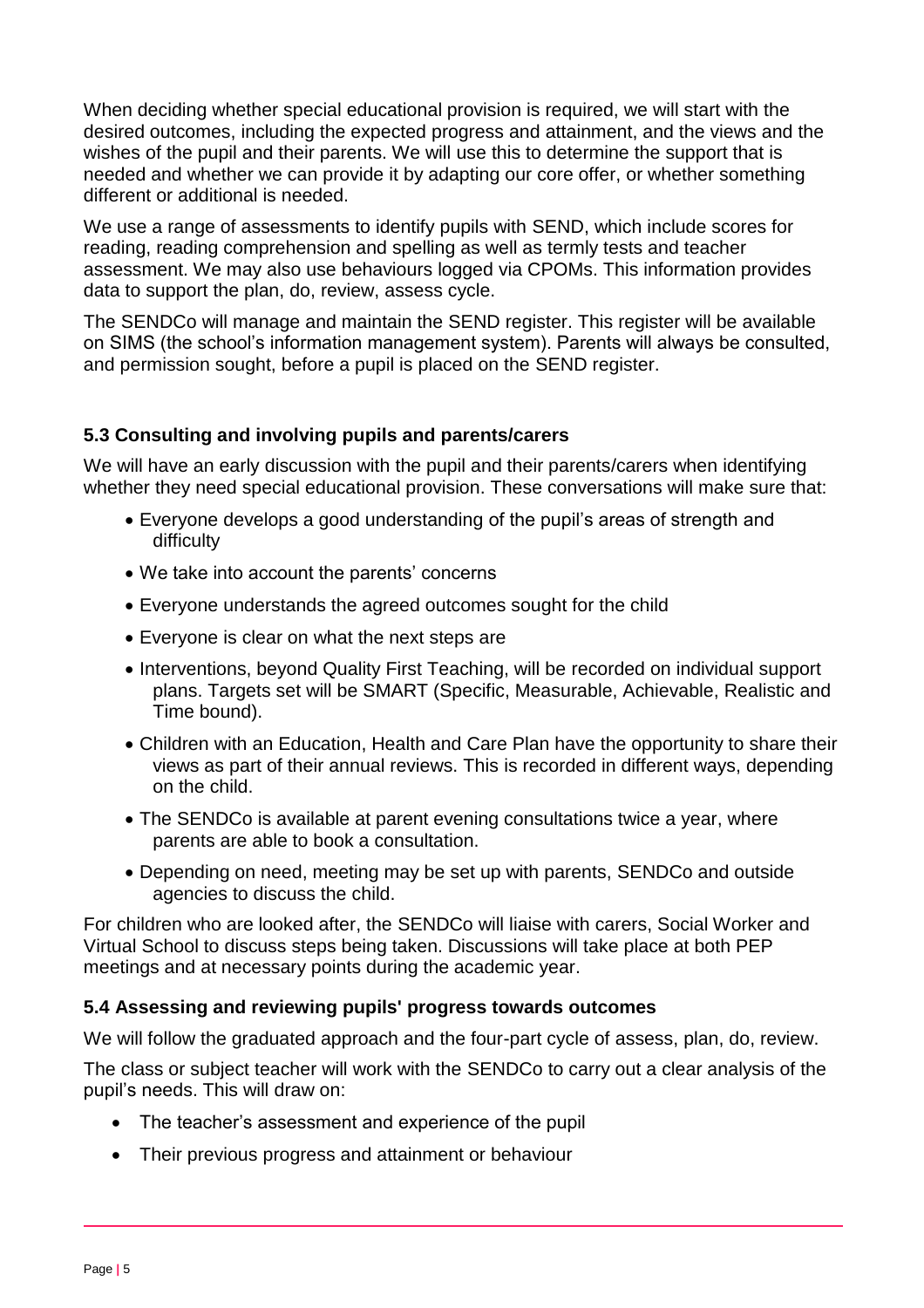- Other teachers' assessments, where relevant
- The individual's development in comparison to the national curriculum targets and national attainment data
- The views and experience of parents
- The pupil's own views
- Advice from external support services, if relevant

The assessment will be reviewed regularly.

All teachers and support staff who work with the pupil will be made aware of their needs, the outcomes sought, the support provided, and any teaching strategies or approaches that are required. We will regularly review the effectiveness of the support and interventions and their impact on the pupil's progress.

#### **5.5 Supporting pupils moving between phases and preparing for adulthood**

We will share information with the school, college, or other setting the pupil is moving too. We will offer additional support, if needed, in the following areas:

- Meeting the SENDCo of the forwarding school/provision
- Informal/formal visits to the new setting
- Transition booklet
- Full handover on the child
- Identifying key workers for the child
- Current teacher contacting new teacher

#### **5.6 Our approach to teaching pupils with SEND**

Teachers are responsible and accountable for the progress and development of all the pupils in their class.

High-quality teaching is our first step in responding to pupils who have SEND. This will be differentiated for individual pupils.

We will also provide the following interventions:

- Group support (within the class)
- Nurture Group support (KS1 only)
- ELSA (1:1)
- 1:1 daily reading
- Pre-teaching
- Occupational Therapy support
- Speech and Language support
- Handwriting interventions
- Fine/gross Motor Skills
- Play therapy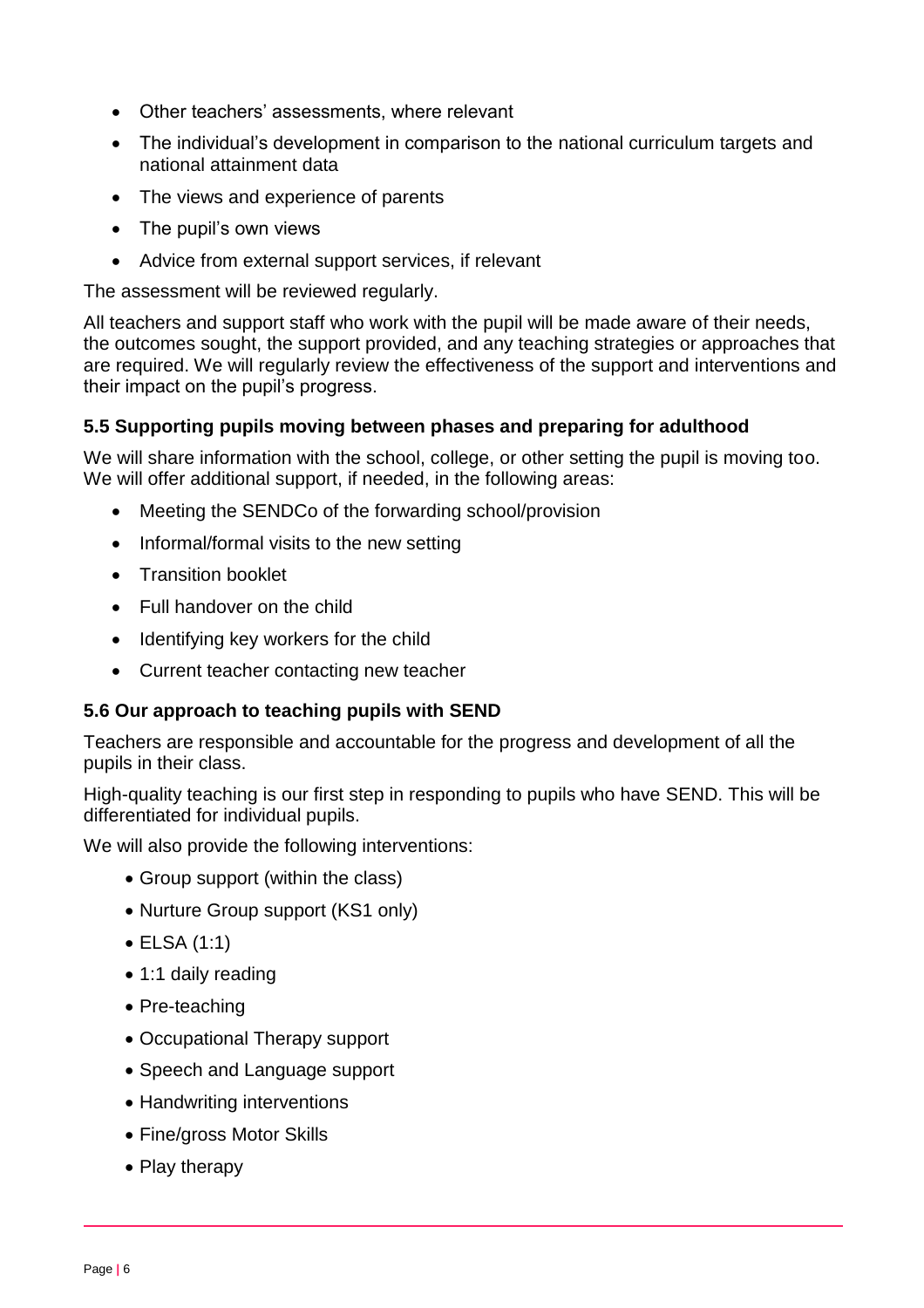- ELSA
- Touch typing

## **5.7 Adaptations to the curriculum and learning environment**

We make the following adaptations to ensure all pupils' needs are met:

- Differentiating our curriculum to ensure all pupils are able to access it, for example, by grouping, 1:1 work, teaching style, content of the lesson, etc.
- Adapting our resources and staffing
- Using recommended aids, such as laptops, coloured overlays, visual timetables, larger font, etc.
- Differentiating our teaching, for example, giving longer processing times, pre-teaching of key vocabulary, reading instructions aloud, etc.
- Use of coloured overlays
- Using now and then boards
- Using communication boards, visuals, visual timetables
- Using scripts so that all adults are using the same vocabulary
- Using resources such as ear defenders, fidget cushions, implementing SENDsory circuits

## **5.8 Additional support for learning**

Teaching Assistants will deliver support to pupils on a 1:1 basis or in small groups.

We have a number of teaching assistants and HLTAs who are trained in reading, reading comprehension, spelling, maths, phonics, handwriting interventions and Speech and Language Early Communication and Listening groups. We also have Nurture Practitioners who are able to deliver SENDsory interventions and social skills groups.

We work with the following agencies to provide support for pupils with SEND:

- Educational psychologist
- ASSC (ASD)
- Behaviour Support Team
- Support for Learning
- Speech and Language service
- Occupational Therapy
- CAMHs / ADOS
- GEMS
- Child Development Centre / Margaret Wells Furby
- Manor Green Outreach Service
- Play Therapy
- Youth Offending Service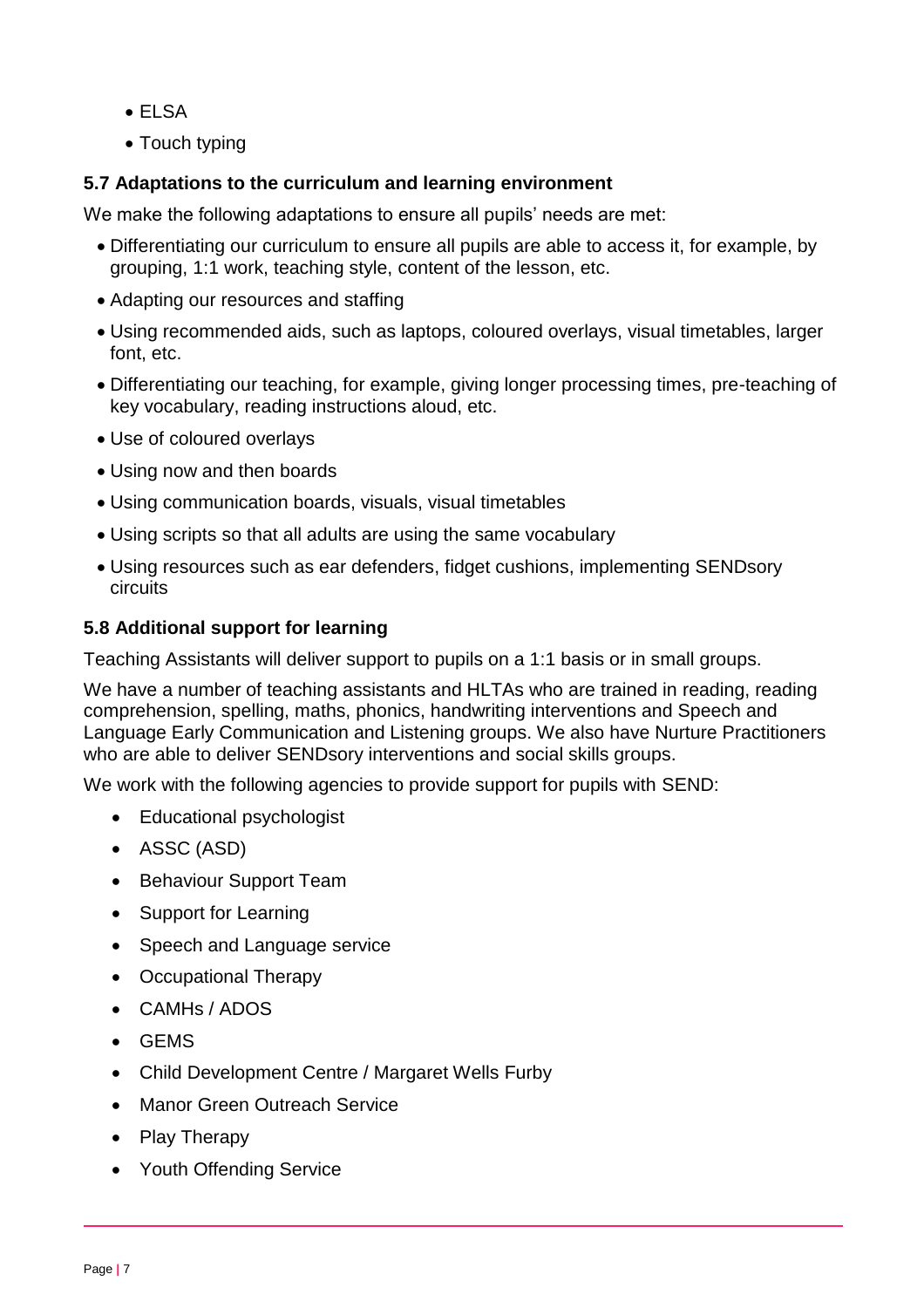## **5.9 Expertise and training of staff**

Our SENDCo has worked at Birch Hill Primary School since September 2018. They are non-teaching and manage the SEND provision across the school. We have a team of teaching assistants, including three higher level teaching assistants (HLTAs). We also have 2 qualified Nurture Practitioner (Accredited) who run our Nurture Group. We also have one teaching assistant who is undertaking the Nurture Group Training (Accredited).

In the last academic year, staff have been trained in:

- CPOMs
- Trauma and Attachment
- ADHD
- Girls with Autism
- Sensory processing
- Behaviour Management
- Playground games
- Internal support/mentoring from the Nurture Practitioners

## **5.10 Securing equipment and facilities**

Additional equipment can be purchased to support pupils in class (this remains the property of the school) or within the school setting. Equipment is purchased based on recommendations from other professionals or if the SENDCo has agreed it as a strategy to support an individual's needs.

## **5.11 Evaluating the effectiveness of SEND provision**

We evaluate the effectiveness of provision for pupils with SEND by:

- Reviewing pupils' individual progress towards their goals each term
- Reviewing the impact of interventions after 6-8 weeks
- Monitoring by the class teachers, teaching assistants and the SENDCo
- Using formative, summative and teacher assessment
- Holding annual reviews for pupils with EHC plans
- Reviewing strategies with other professionals e.g Educational Psychology, Speech and Language Therapy, Occupational Therapy, Autism Service and the use of Boxall Profiles.

#### **5.12 Enabling pupils with SEND to engage in activities available to those in the school who do not have SEND**

All of our extra-curricular activities and school visits are available to all our pupils, including our before-and after-school clubs.

All pupils are encouraged to go on our residential trip(s) in Year 4 and Year 6.

All pupils are encouraged to take part in sports day/school plays/special workshops.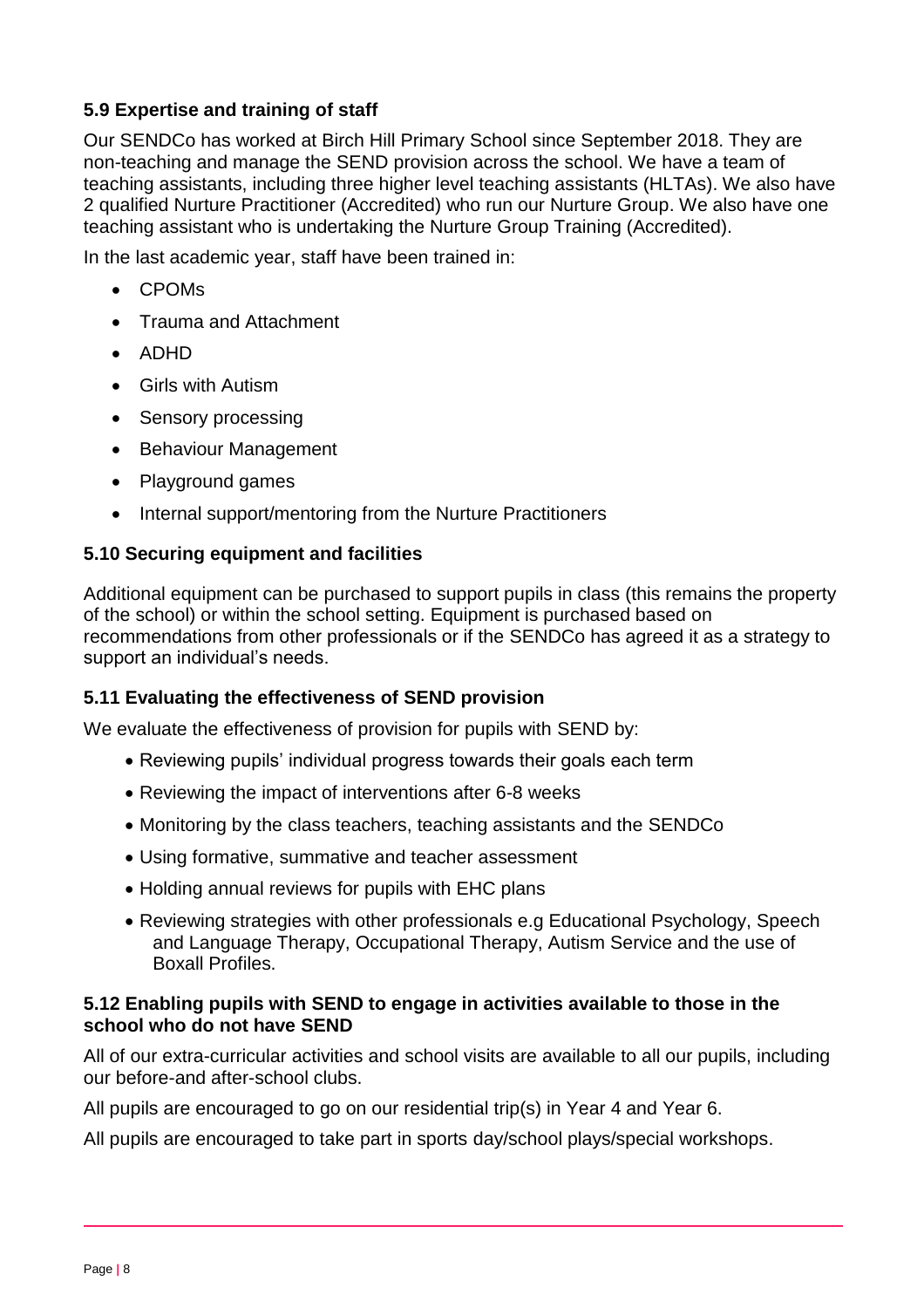The school will work with parents/carers/children to explore all reasonable adaptations to try to ensure that all children are included. School staff will liaise with parents and risk assessments of individuals will be completed to identify safety measures for particularly high need pupils. Where risks are too high the Head Teacher will make this decision and parents will be informed.

The school site provides full access to all learning areas of the school.

There are disabled toilets available on the site.

Regular advice from Advisory support services including Hearing Impaired service, Visually Impaired service, ASSC Service and Physical disability service is sought for individual students to aid any required adaptations.

## **5.13 Support for improving emotional and social development**

We provide support for pupils to improve their emotional and social development in the following ways:

- Pupils with SEND are encouraged to be part of the school council
- Key Stage 1 pupils who require targeted support for emotional development will have a Boxall Profile completed and this will be an ongoing tool to guide support and assess the impact of support
- Pupils may be offered ELSA
- Pupils who are of the highest need may be offered play therapy or be signposted to counselling services externally
- Clear boundaries and expectations
- The use of Behaviour Support Plans (BSPs)
- Meetings with key teaching staff to review positive strategies
- Guidance from ADHD and ASC classroom strategies
- Alternative curriculum where appropriate
- We promote emotional and social development though the curriculum using Jigsaw. We have a zero tolerance approach to bullying.

## **5.14 Working with other agencies**

There are a range of professionals that can offer support to children with SEND and their families. Pupils who do not respond to interventions in school may need to be referred to an outside agencies for additional support. The SENDCo or class teacher will liaise with parents in advance of observations and consultations being arranged.

A referral for Early Help or a can be arranged if concerns are at both school and home or a Common Assessment Framework (CAF) can be completed for the family. Referrals will be made by the Family Support Advisor.

## **5.15 Complaints about SEND provision**

Complaints about SEND provision in our school should be made to the SENDCo in the first instance. They will then be referred to the Head Teacher. If the complaint remains unresolved then the they will be referred to the school's complaints policy.